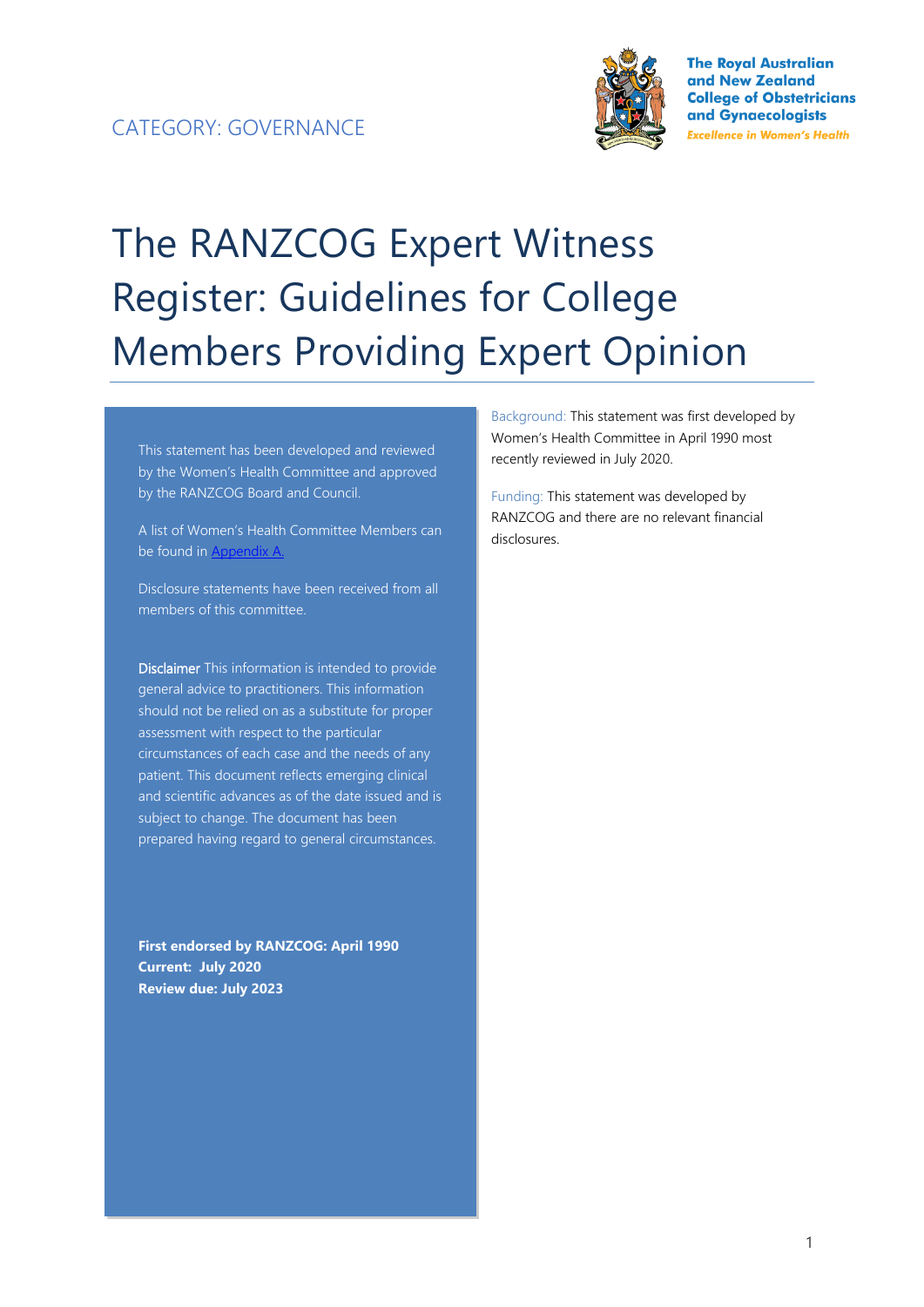#### **1. Overview**

The College acknowledges the need for high standards of contemporary obstetric & gynaecological expert opinion being available to the public and the profession in medicolegal, regulatory and other settings.

In responding to this need, RANZCOG maintains an Expert Witness Register ('the Register'). This Register contains the contact details of qualifying Members of the College who have agreed to their details being made available for the purposes of acting as an expert, and who have declared their willingness to provide opinion in accordance with the standards outlined in this document.

Not being included on the Register does not preclude a Member from providing medico-legal or other expert opinion. However, the RANZCOG Register will be relied on by the College in responding to requests for information as to suitable specialists for the provision of expert opinion.

## **2. RANZCOG Expert Witness Register**

RANZCOG Members may request inclusion on the College Register as an appropriate person to provide expert opinion in those areas of obstetrics and/or gynaecology in which they would reasonably be recognised as holding specialist knowledge and skill.

To be eligible for inclusion in the Register, Members must:

- a. Hold unconditional registration as a medical practitioner AHPRA or the MCNZ,
- b. Be in good standing with the College,
- c. Be in compliance with the Continuing Professional Development Program of the College, including completion of any medico-legal component, if available.

Additionally, to be included in the Register, Members must declare their agreement to adhere to the following standards:

- a. To only provide expert opinion on matters within their area of expertise, and
- b. To only provide expert opinion on clinical matters that occurred at a time in which the Fellow was in active clinical practice (or within three years of ceasing active practice), and
- c. To maintain currency of knowledge relating to the provision of expert opinion or acting in the role of an expert by undertaking a relevant educational course or other directed learning activity in each three-year period of listing on the Register $*$ .

*# Members who possess a tertiary qualification at Bachelor level or higher in Law may apply to the College Continuing Professional Development Committee for exemption to this recommendation.*

Continuation as a member of the Register is to be reviewed every three years; taking into account participation in relevant continuing professional development as prescribed by the College Continuing Professional Development Committee. Where these expectations are not met, the College may elect to remove Members from the Register or suspend Members from the Register pending verification of completion of a relevant College approved educational course.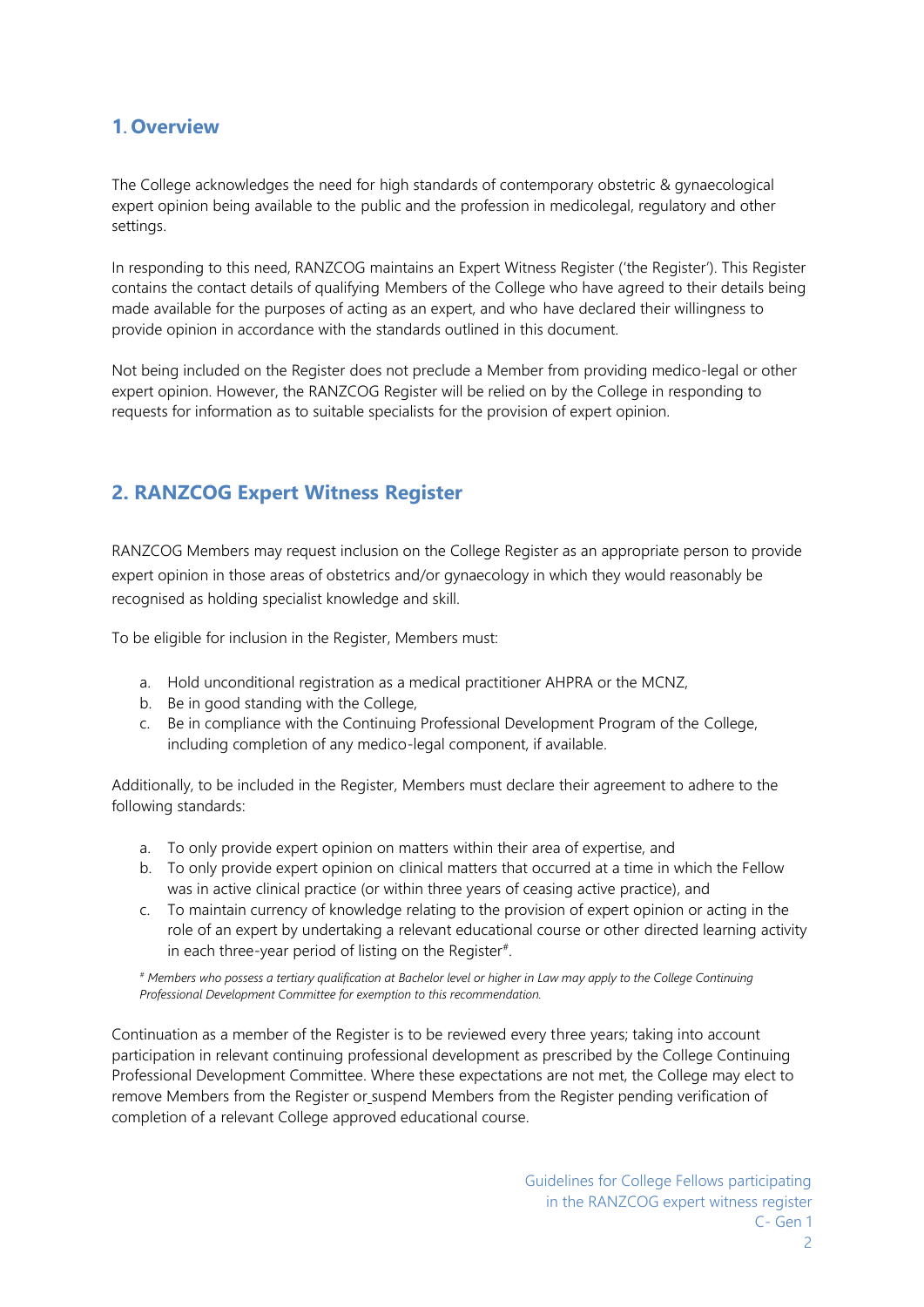Upon retirement, a Member who is listed on the Register will have their name transferred to a separate register, (the Retired Members Expert Witness Register) and will remain eligible to provide opinion on matters that occurred during their time of active practice, in accordance with the Guidelines.

*Application:* Members who wish to be included on the Expert Witness Register should first read these Guidelines and the College "disclaimer" (see below) and then complete the return registration form.

In order to be registered with the College as an expert witness, you need to read and declare your willingness to abide by these quidelines.

## **3. Role of an Expert Witness**

The role of the expert witness is to provide relevant and impartial evidence in court or in a written opinion based on his or her area of expertise.

The task of a Fellow retained to provide an expert opinion in a medico-legal case is:

- a. The scientific task of collating, examining and evaluating the clinical and factual case material, and using the skills and expertise expected of a Fellow, forming an opinion based on that study; and
- b. The technical function of communicating this opinion to the legal counsel or statutory body that has commissioned the opinion, either in the form of a written report and/or appearance in Court as an Expert Witness.
- c. Be available to provide an impartial opinion fairly and in the interests of justice.

Any evidence given in court or opinion offered in writing must be preceded by adequate preparation combining a sufficient quantity of research with logical methods of analysis.

#### **4. Guidelines for providing expert testimony and/or report**

- o A Fellow accepting the responsibility for providing an expert opinion in medico-legal cases should be qualified and competent to provide the particular opinion sought.
- o An Expert Witness should be prepared to provide impartial medico-legal evidence or written opinion in the interests of justice and should not become an advocate for the cause of the party that has requested the opinion. If a Fellow seeks to use College policy or other material to illustrate or to give weight to opinions presented it is important that the material is contemporaneous with the time of the event and the qualifications provided in the preamble to the College policy documents are brought to the attention of the Court.
- o Any statements of opinions should be in writing and clearly noted as opinion and not as assertion of fact. Should crucial information necessary to forming an opinion be found missing, this should be stated.
	- o The Fellow should stringently avoid giving specific opinions outside their area of expertise and practice. For example, it may be inappropriate for an obstetrician to opine on whether events of labour caused a child's neurological disability.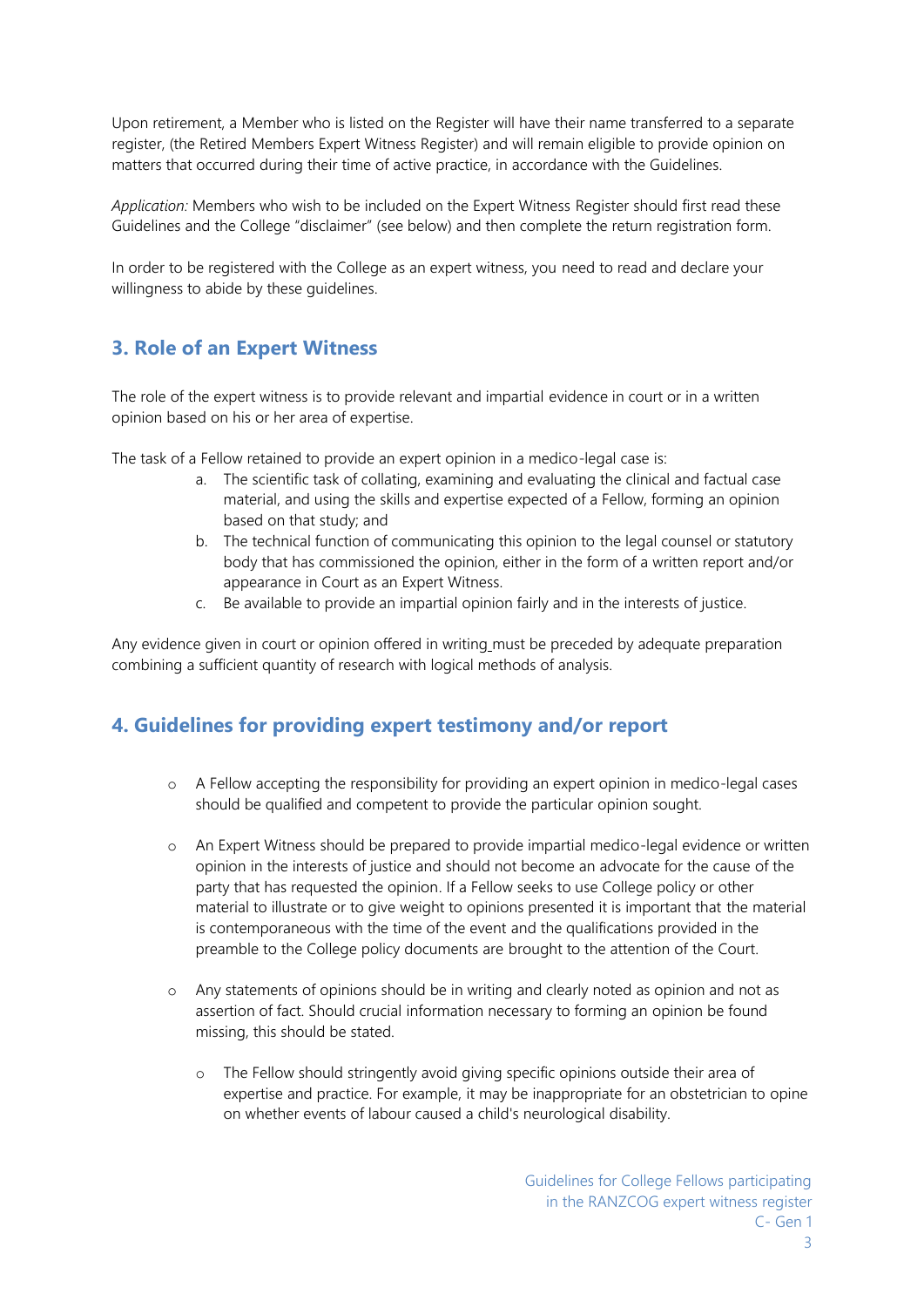- o Fellows should advise the Court of the relevant spectrum of care considered reasonable by their peers at the time of the event, and of all the concurrent clinical options available at the time, rather than providing only the option considered to be ideal in optimal circumstances with the advantage of hindsight.
- o The Fellow should express honestly any shortcomings or limitations of their evidence and, in particular, should highlight areas of ambiguity.
- o In giving evidence to the Court, the expert should aim to deliver the evidence in a manner which will be comprehensible to a lay person.
- o Experts should willingly be prepared to change their opinion or make concessions when it is necessary or appropriate to do so, even if doing so would be contrary to any previously held or expressed view of that expert.
- o When preparing a report, a Fellow should ensure that they hold and remain bound by a current copy of guidelines for expert witnesses as issued by the relevant court.

## **5. Professional and Ethical Duty of Expert**

The professional and ethical duty of a Fellow acting as an expert witness is to:

- Respect confidentiality at all times.
- Ensure that his or her report is non-partisan, scientifically correct, clinically accurate, and reflective of contemporaneous medical practice.
- Maintain objectivity at all times.
- Avoid rendering an opinion as fact.
- Avoid rendering an opinion outside his or her area of specialist knowledge.
- Declare any pre-existing relationship with any party to the proceedings in question. The existence of such a relationship does not of itself constitute grounds for disqualification, provided the expert distinguishes the opinions based on personal knowledge from those based on the evidence provided by the instructing counsel.
- Recognise that his or her paramount duty is to the Court and not to the party retaining the Expert Witness.
- Take into account the spectrum of care considered reasonable by his or her peers at the time of an event and consider all clinical options rather than the ideal option in the optimum circumstance with the benefit of hindsight.
- Deliver the report in a timely fashion.

#### *Expert Witness Directory Disclaimer*

The College does not make its own enquiries about, and does not take any responsibility for, the accuracy of the information contained in these entries. More detailed enquiries about the areas of specialised knowledge and skill of Fellows of the College in the directory should be directed to the Fellow concerned.

Information about all health professionals, their qualifications and any limitations on their practice can also be found on the AHPRA Register and Medical Council of New Zealand website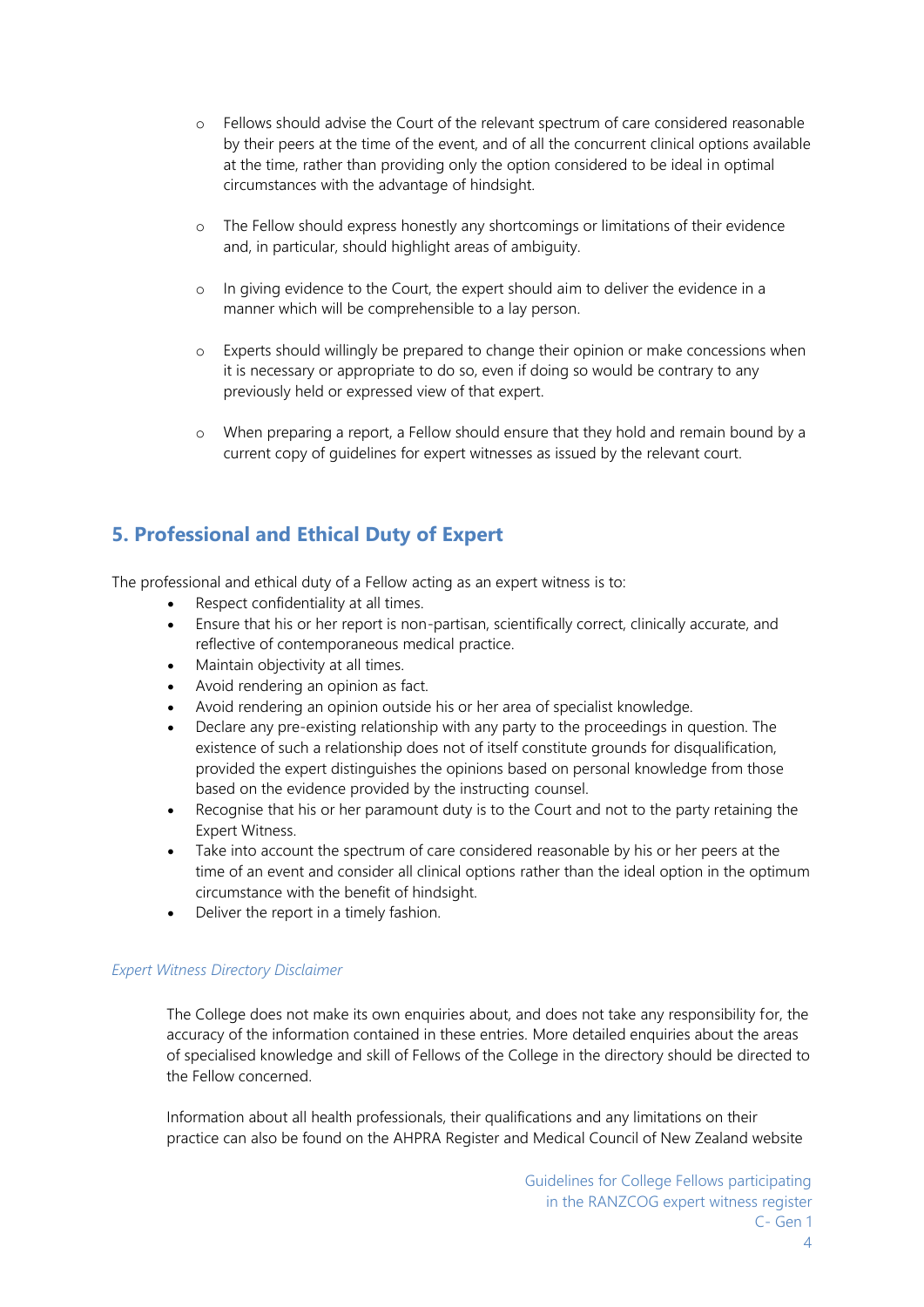<https://www.ahpra.gov.au/registration/registers-of-practitioners.aspx>

[https://www.mcnz.org.nz/registration/register-of](https://www.mcnz.org.nz/registration/register-of%20doctors/?keyword=Ian+Page&location=&area=&status=) [doctors/?keyword=Ian+Page&location=&area=&status=](https://www.mcnz.org.nz/registration/register-of%20doctors/?keyword=Ian+Page&location=&area=&status=)

## **6. Links to other College statements**

Evidence-based Medicine, Obstetrics and Gynaecology (C-Gen 15) [https://www.ranzcog.edu.au/RANZCOG\\_SITE/media/RANZCOG-](https://www.ranzcog.edu.au/RANZCOG_SITE/media/RANZCOG-MEDIA/Women%27s%20Health/Statement%20and%20guidelines/Clinical%20-%20General/Evidence-based-medicine,-Obstetrics-and-Gynaecology-(C-Gen-15)-Review-March-2016.pdf?ext=.pdf)[MEDIA/Women%27s%20Health/Statement%20and%20guidelines/Clinical%20-%20General/Evidence](https://www.ranzcog.edu.au/RANZCOG_SITE/media/RANZCOG-MEDIA/Women%27s%20Health/Statement%20and%20guidelines/Clinical%20-%20General/Evidence-based-medicine,-Obstetrics-and-Gynaecology-(C-Gen-15)-Review-March-2016.pdf?ext=.pdf)[based-medicine,-Obstetrics-and-Gynaecology-\(C-Gen-15\)-Review-March-2016.pdf?ext=.pdf](https://www.ranzcog.edu.au/RANZCOG_SITE/media/RANZCOG-MEDIA/Women%27s%20Health/Statement%20and%20guidelines/Clinical%20-%20General/Evidence-based-medicine,-Obstetrics-and-Gynaecology-(C-Gen-15)-Review-March-2016.pdf?ext=.pdf)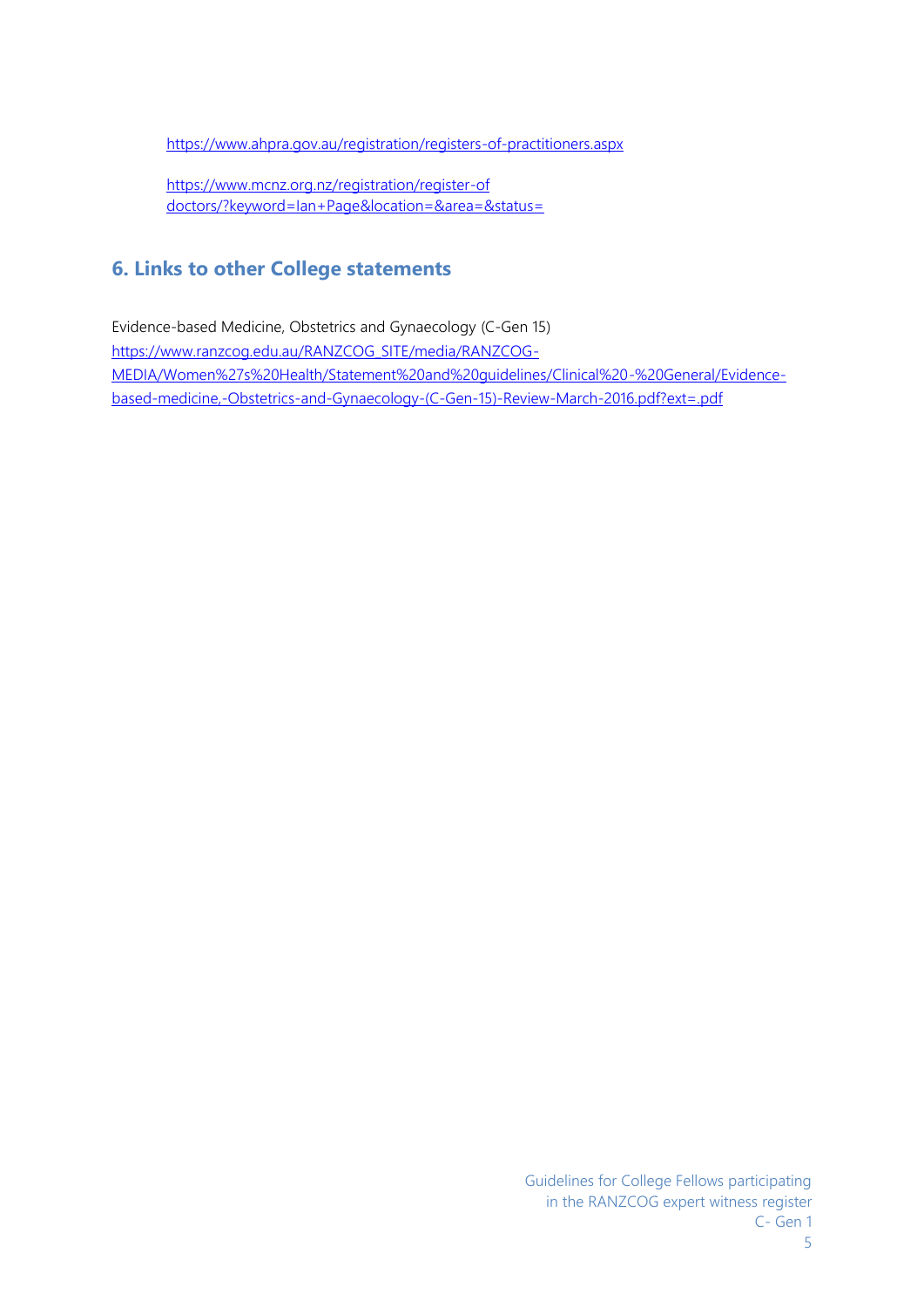## **Appendices**

Appendix A Women's Health Committee Membership

| Name                              | Position on Committee                 |
|-----------------------------------|---------------------------------------|
| Professor Yee Leung               | Chair and Board Member                |
| Dr Gillian Gibson                 | Deputy Chair, Gynaecology             |
| Dr Scott White                    | Deputy Chair, Obstetrics              |
| Associate Professor Ian Pettigrew | Member and EAC Representative         |
| Dr Kristy Milward                 | Member and Councillor                 |
| Dr Will Milford                   | Member and Councillor                 |
| Dr Frank O'Keeffe                 | Member and Councillor                 |
| Professor Sue Walker              | Member                                |
| Professor Steve Robson            | Member                                |
| Dr Roy Watson                     | Member and Councillor                 |
| Dr Susan Fleming                  | Member and Councillor                 |
| Dr Sue Belgrave                   | Member and Councillor                 |
| Dr Marilyn Clarke                 | ATSI Representative                   |
| Professor Kirsten Black           | Member                                |
| Dr Thangeswaran Rudra             | Member                                |
| Dr Nisha Khot                     | Member and SIMG Representative        |
| Dr Judith Gardiner                | Diplomate Representative              |
| Dr Angela Brown                   | Midwifery Representative, Australia   |
| Ms Adrienne Priday                | Midwifery Representative, New Zealand |
| Ms Ann Jorgensen                  | Community Representative              |
| Dr Rebecca Mackenzie-Proctor      | Trainee Representative                |
| Dr Leigh Duncan                   | He Hono Wahine Representative         |
| Prof Caroline De Costa            | Co-opted member (ANZJOG member)       |
| Dr Christine Sammartino           | Observer                              |

Appendix B Overview of the development and review process for this statement

*i. Steps in developing and updating this statement*

This statement was originally developed in April 1990 and was most recently reviewed in July 2020. The following steps were carried out in reviewing this statement:

- Declarations of interest were sought from all members prior to reviewing this statement.
- At the May 2020 WHC meeting, the existing statement was reviewed and updated (where appropriate) based on the available body of evidence and clinical expertise.
- *ii. Declaration of interest process and management*